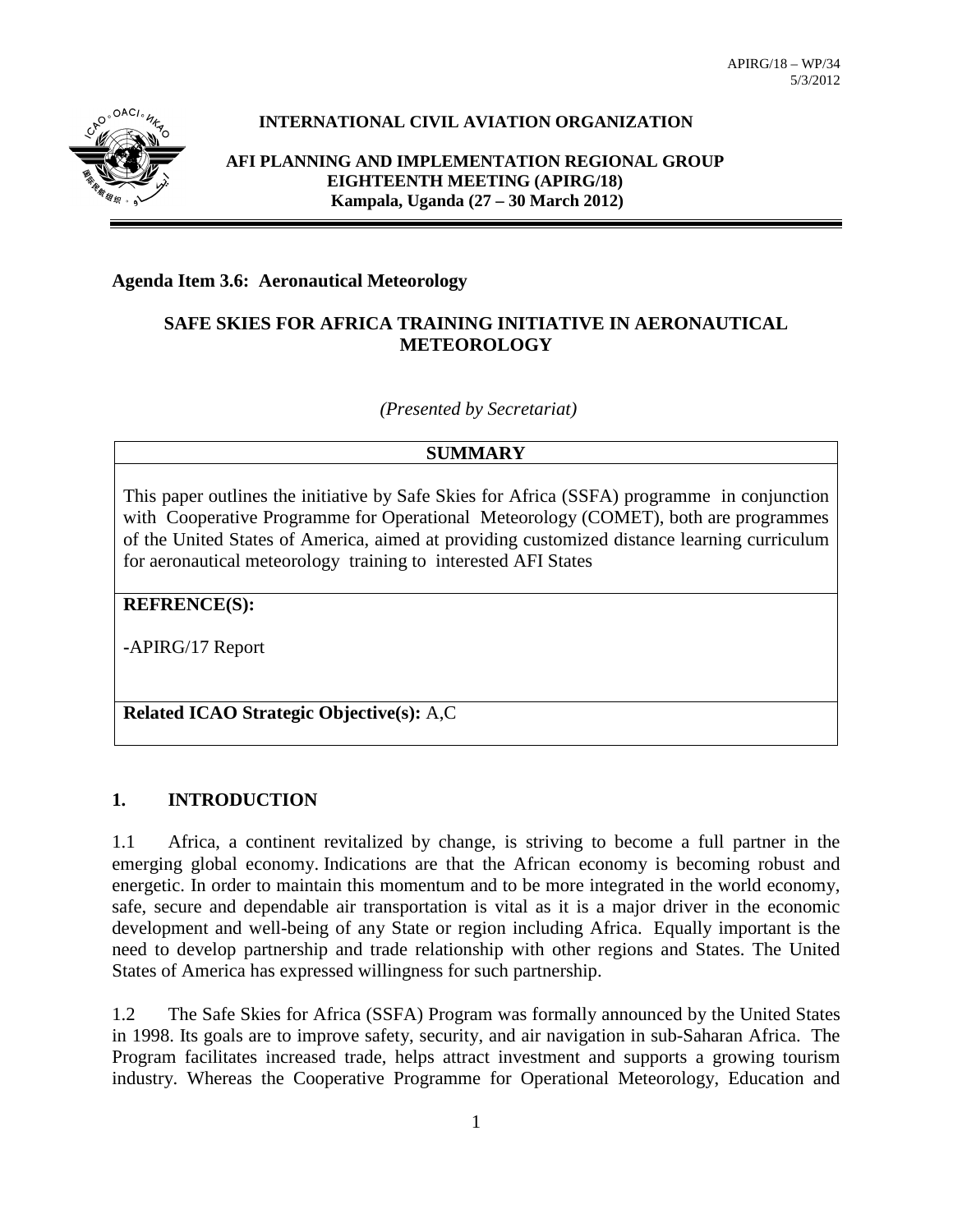Training (COMET), launched more than twenty years ago, was originally envisioned as a broad effort to effect meteorology education and training in the United States. However, the programme has recently been involved in activities to enhance meteorology education in universities and meteorological services throughout the world. It has been producing quality education material since 1989.

1.3 The two programmes, i.e. SSFA and COMET are teaming up to develop a comprehensive plan for training African aeronautical meteorological personnel in operational meteorology. This is a multi-year, multi-phase project that will provide free of charge a customized aeronautical meteorology distance-learning curriculum available to any Sub-Saharan African Aeronautical Meteorological services that are interested, and it will be available in both English and French. It is intended that the curriculum be delivered in various forms (Internet streaming or download, DVD, even via Smartphone).

1.4 States that could benefit from this assistance will have to be identified and the appropriate type of training specified. In this respect, ICAO in collaboration with SSFA, could provide assistance as required.

# **2. DISCUSSION**

2.1 The need for adequate and highly trained meteorological personnel for efficient management of AFI aeronautical meteorological services has been emphasized in many APIRG meetings.

2.2 It will be recalled that APIRG/17 formulated conclusion 17/102 on the training of meteorological personnel for the implementation of Quality Management Systems and issuance of SIGMETs calling for high priority to be given to;

- a) Training of selected aeronautical MET personnel as trainers in Quality Management Systems (QMS)
- b) Meteorological Watch Offices (MWO) personnel to be provided with additional training in the preparation and issuance of SIGMETs.

2.3 It will be further recalled that one of the objectives of the CODEVMET WACAF Project, initially intended for Western and Central African Office (WACAF) States but later extended to include all interested AFI States, is to ensure that adequate number of suitably qualified and trained meteorological personnel are available in the participating States. They should also be provided with means to sustain and enhance their professional qualifications through recurrent and specialized training courses, workshops etc. Also, assisting States in developing Quality Management Systems in support of Safety Management Systems (SMS) for the provision of aeronautical meteorological services.

2.4 In view of the foregoing, the efforts of APIRG in training of MET personnel could be complemented with the SSFA initiative.